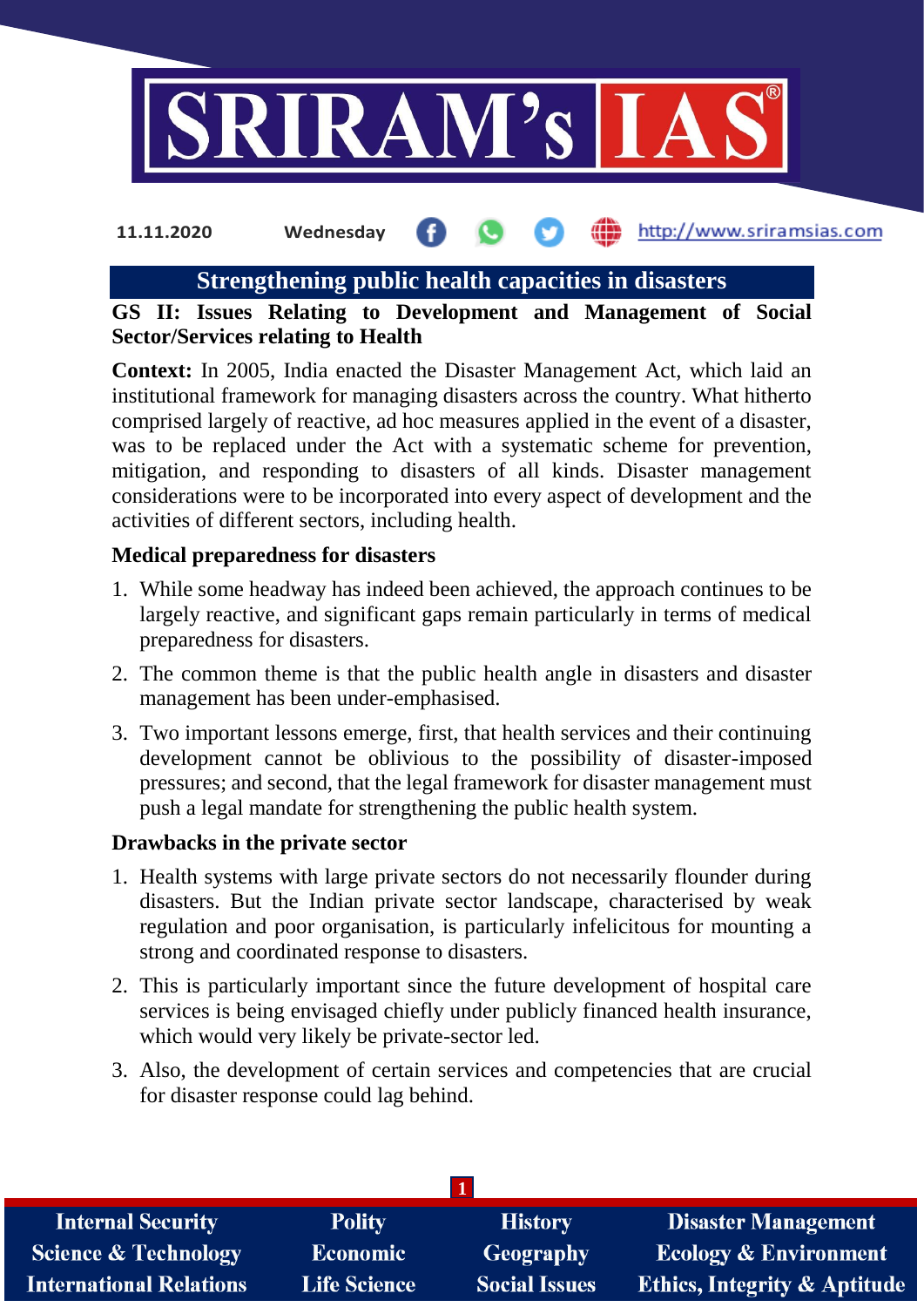

- http://www.sriramsias.com **11.11.2020 Wednesday**
- 4. Eric Toner (2017), under the "parking lot conundrum", describes how disaster preparedness does not make a strong "business case" for hospitals, which prefer to invest in more profitable areas.

## **Need Public sector**

Strong public sector capacities are therefore imperative for dealing with disasters. While the Disaster Management Act does require States and hospitals to have emergency plans, medical preparedness is de facto a matter of policy, and, therefore, gaps are pervasive. There is a strong case for introducing a legal mandate to strengthen public sector capacities via disaster legislation, including relevant facets such as capacity-building of staff. A desirable corollary will be that it will also serve us well during normal times.

## **Slowly happening disasters**

- 1. Critics have indicated that the Disaster Management Act fails to identify progressive events (which nevertheless cause substantial damage, often more than sudden catastrophes) as disasters, thus neglecting pressing public health issues such as tuberculosis and recurrent dengue outbreaks.
- 2. Had they been identified as disasters, they would have attracted stronger action in terms of prevention, preparedness, and response.
- 3. Again here, a legal mandate can contribute to strengthening the public health system at the grass-roots level.

## **Integration with primary care and community engagement**

There is also scope for greater integration of disaster management with primary care. Primary care stands for things such as multisectoral action, community engagement, disease surveillance, and essential health-care provision, all of which are central to disaster management. Evidence supports the significance of robust primary care during disasters, and this is particularly relevant for lowincome settings. Synergies with the National Health Mission, the flagship primary-care programme which began as the 'National Rural Health Mission' concurrently with the Disaster Management Act in 2005, could be worth exploring. Interestingly, the National Health Mission espouses a greater role for the community and local bodies, the lack of which has been a major criticism of the Disaster Management Act. Making primary health care central to disaster

| <b>Internal Security</b>        | <b>Polity</b>       | <b>History</b>       | <b>Disaster Management</b>              |
|---------------------------------|---------------------|----------------------|-----------------------------------------|
| <b>Science &amp; Technology</b> | Economic            | Geography            | <b>Ecology &amp; Environment</b>        |
| <b>International Relations</b>  | <b>Life Science</b> | <b>Social Issues</b> | <b>Ethics, Integrity &amp; Aptitude</b> |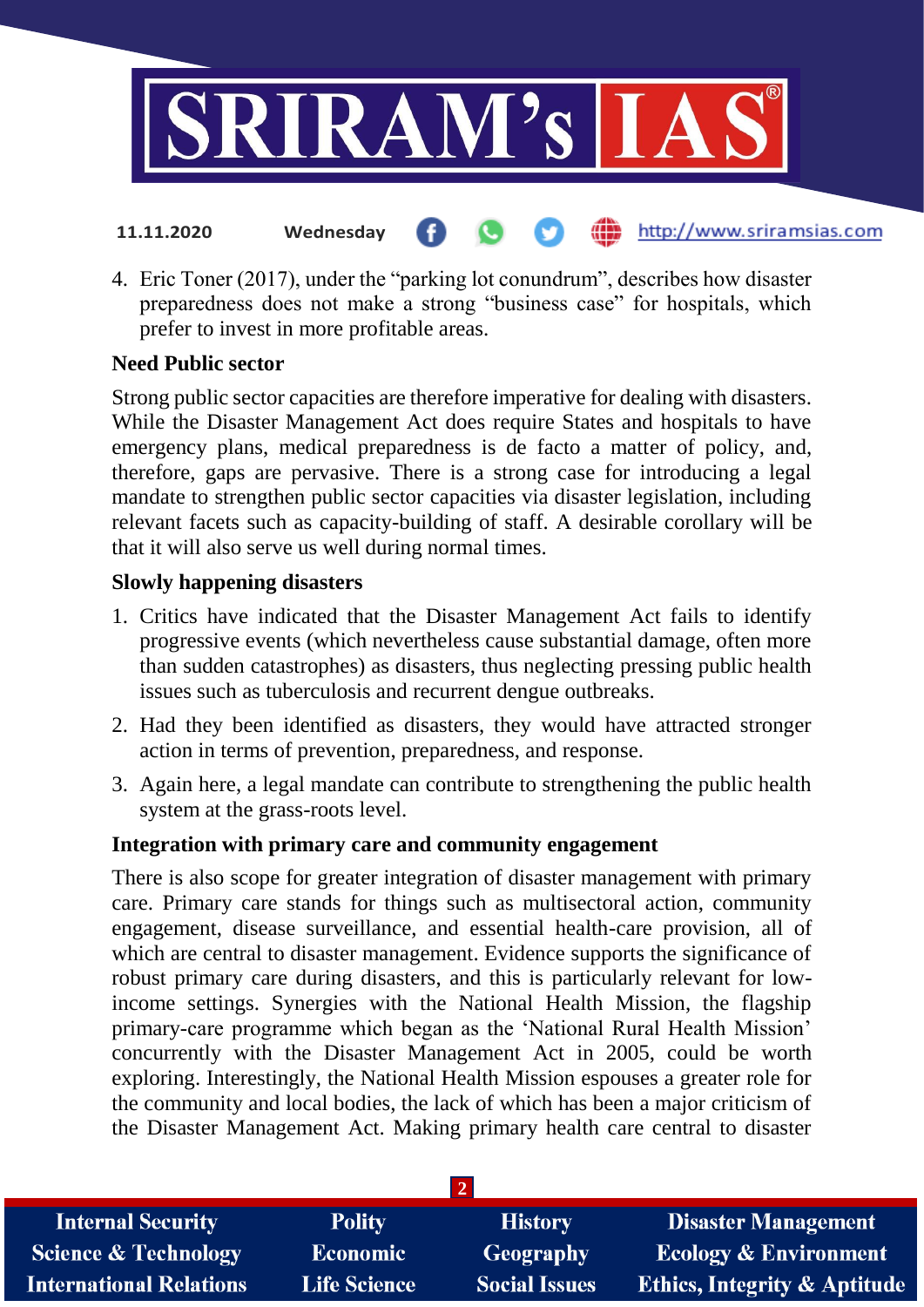

management can be a significant step towards building the health system and community resilience to disasters.

#### **Mains**

1. Public Health infrastructure in India is not disaster-ready as seen in COVID-19. COVID-19 also highlights the limits of publicly funded private sector-led health care systems. Discuss the need for integrating disaster management in Primary health care and robust Public health care.

# **Dose of optimism**

#### **Prelims**

**GS III:** Awareness in the fields of IT, Space, Computers, Robotics, Nanotechnology, Bio-technology and issues relating to Intellectual Property Rights.

**Bottom line:** India must improve its cold chain infrastructure to avail benefits of new vaccines.

## **Highlights:**

- 1. Multinational drug company Pfizer has announced promising results from its ongoing phase-3 trial of a potential COVID-19 vaccine.
- 2. The vaccine candidate is based on an mRNA technology, which eschews the use of an infectious particle, such as a portion of the virus, and uses a piece of RNA that is then made into an antigen by the body's own machinery.
- 3. Though it is at the frontier of novel vaccine production methods, there are still no commercially available mRNA based vaccines.
- 4. They also reportedly need to be refrigerated to nearly minus 70°C and India, with its limited cold chain infrastructure, lacks efficient vaccine storage capacity.

## **Optimism:**

- 1. However, irrespective of whether and when the Pfizer vaccine is available, there is a reason for optimism.
- 2. For one, it shows that scientists' basic strategy of developing a vaccine to target the spike protein of the virus  $-$  is correct and given that this is an

| <b>Internal Security</b>        | <b>Polity</b>       | <b>History</b>       | <b>Disaster Management</b>              |  |  |  |
|---------------------------------|---------------------|----------------------|-----------------------------------------|--|--|--|
| <b>Science &amp; Technology</b> | Economic            | <b>Geography</b>     | <b>Ecology &amp; Environment</b>        |  |  |  |
| <b>International Relations</b>  | <b>Life Science</b> | <b>Social Issues</b> | <b>Ethics, Integrity &amp; Aptitude</b> |  |  |  |